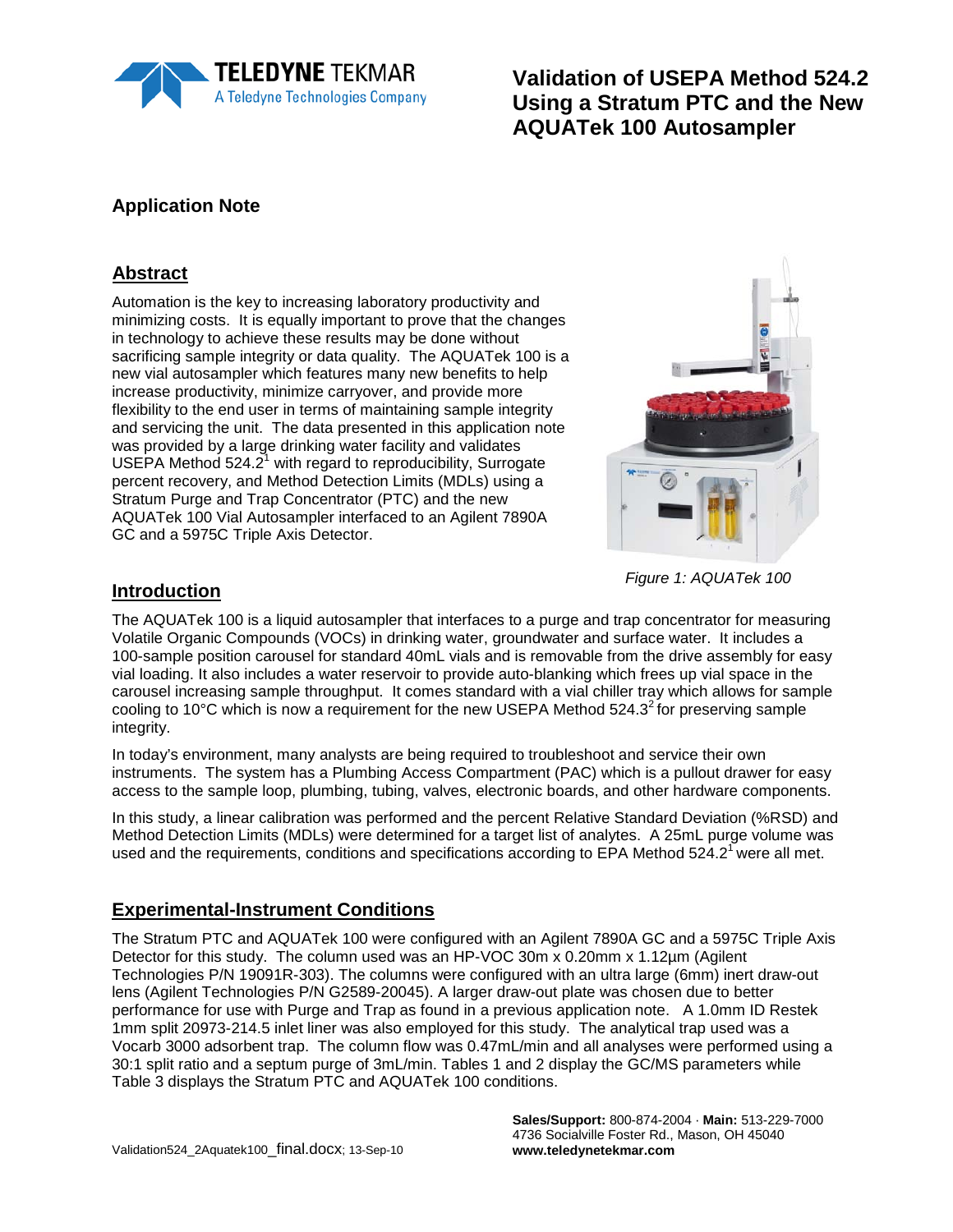| <b>GC Parameters</b> |                                                                  |  | <b>MSD Parameters</b>             |                        |  |
|----------------------|------------------------------------------------------------------|--|-----------------------------------|------------------------|--|
| GC:                  | Agilent 7890A                                                    |  | MSD:                              | 5975C Trip<br>Detector |  |
| Column:              | HP-VOC 30m x 0.200mm x1.12um                                     |  | Source:                           | $230^{\circ}$ C        |  |
| Oven Program:        | 35°C for 4 min,8°C/min to 220°C for 0 min,<br>27.125 min runtime |  | Quad:                             | $150^{\circ}$ C        |  |
| Inlet:               | $220^{\circ}$ C                                                  |  | Solvent Delay:                    | 2.34 min               |  |
| <b>Column Flow</b>   | 0.47054mL/min                                                    |  | Scan Range:                       | m/z 35-260             |  |
| Gas:                 | <b>Helium</b>                                                    |  | Scans:                            | 5.98 scans             |  |
| Split                | 30:1                                                             |  | Threshold:                        | 500                    |  |
| Pressure:            | 8.75 psi                                                         |  | <b>MS</b> Transfer<br>Line Temp.: | $220^{\circ}$ C        |  |
| Inlet:               | Split/Splitless                                                  |  |                                   |                        |  |

**rameters** 975C Triple Axis etector  $50^{\circ}$ C .98 scans/sec  $20^{\circ}$ C

*Tables 1 & 2: GC and MSD Parameters for the DB-624 Column*

| <b>Stratum PTC and AQUATek 100 Parameters</b><br><b>Water Parameters</b> |                 |                            |                        |  |  |  |
|--------------------------------------------------------------------------|-----------------|----------------------------|------------------------|--|--|--|
| <b>Variable</b>                                                          | Value           | <b>Variable</b>            | Value                  |  |  |  |
| Pressurize Time                                                          | $0.95$ min      | <b>Preheat Time</b>        | 1.00 min               |  |  |  |
| Sample Transfer Time                                                     | 1.25 min        | <b>Preheat Temp</b>        | $40^{\circ}$ C         |  |  |  |
| Rinse Loop Time                                                          | $0.85$ min      | <b>Purge Time</b>          | 11.00                  |  |  |  |
| Sweep Needle Time                                                        | $0.35$ min      | Purge Temp                 | $0^{\circ}$ C          |  |  |  |
| <b>Bake Rinse</b>                                                        | On              | <b>Purge Flow</b>          | 40mL/min               |  |  |  |
| Number of Bake Rinses                                                    | 1               | Dry Purge Time             | $2.00$ min             |  |  |  |
| <b>Bake Rinse Drain Time</b>                                             | $0.60$ min      | Dry Purge Temp             | $30^{\circ}$ C         |  |  |  |
| Presweep Time                                                            | $0.35$ min      | Dry Purge Flow             | 100mL/min              |  |  |  |
| <b>Valve Oven Temp</b>                                                   | $150^{\circ}$ C | <b>GC Start</b>            | <b>Start of Desorb</b> |  |  |  |
| <b>Transfer Line Temp</b>                                                | $150^{\circ}$ C | <b>Desorb Preheat Temp</b> | $245^{\circ}$ C        |  |  |  |
| Sample Mount Temp                                                        | 45°C            | Desorb Time                | 2.00 min               |  |  |  |
| Purge ready Temp                                                         | $40^{\circ}$ C  | Desorb Temp                | $250^{\circ}$ C        |  |  |  |
| <b>Condenser Ready Temp</b>                                              | $35^{\circ}$ C  | <b>Drain Flow</b>          | 200mL/min              |  |  |  |
| <b>Condenser Purge Temp</b>                                              | 35°C            | <b>Bake Time</b>           | 7.00 min               |  |  |  |
| <b>Standby Flow</b>                                                      | 10mL/min        | <b>Bake Temp</b>           | $270^{\circ}$ C        |  |  |  |
| Sparge Vessel Heater                                                     | OFF             | <b>Condenser Bake Temp</b> | $200^{\circ}$ C        |  |  |  |
| <b>Pre-Purge Time</b>                                                    | $0.50$ min      | <b>Bake Flow</b>           | 250mL/min              |  |  |  |
| <b>Pre-Purge Flow</b>                                                    | 40mL/min        |                            |                        |  |  |  |

*Table 3: Stratum PTC and AQUATek 100 Parameters* 

*Stratum PTC Parameters are in Blue*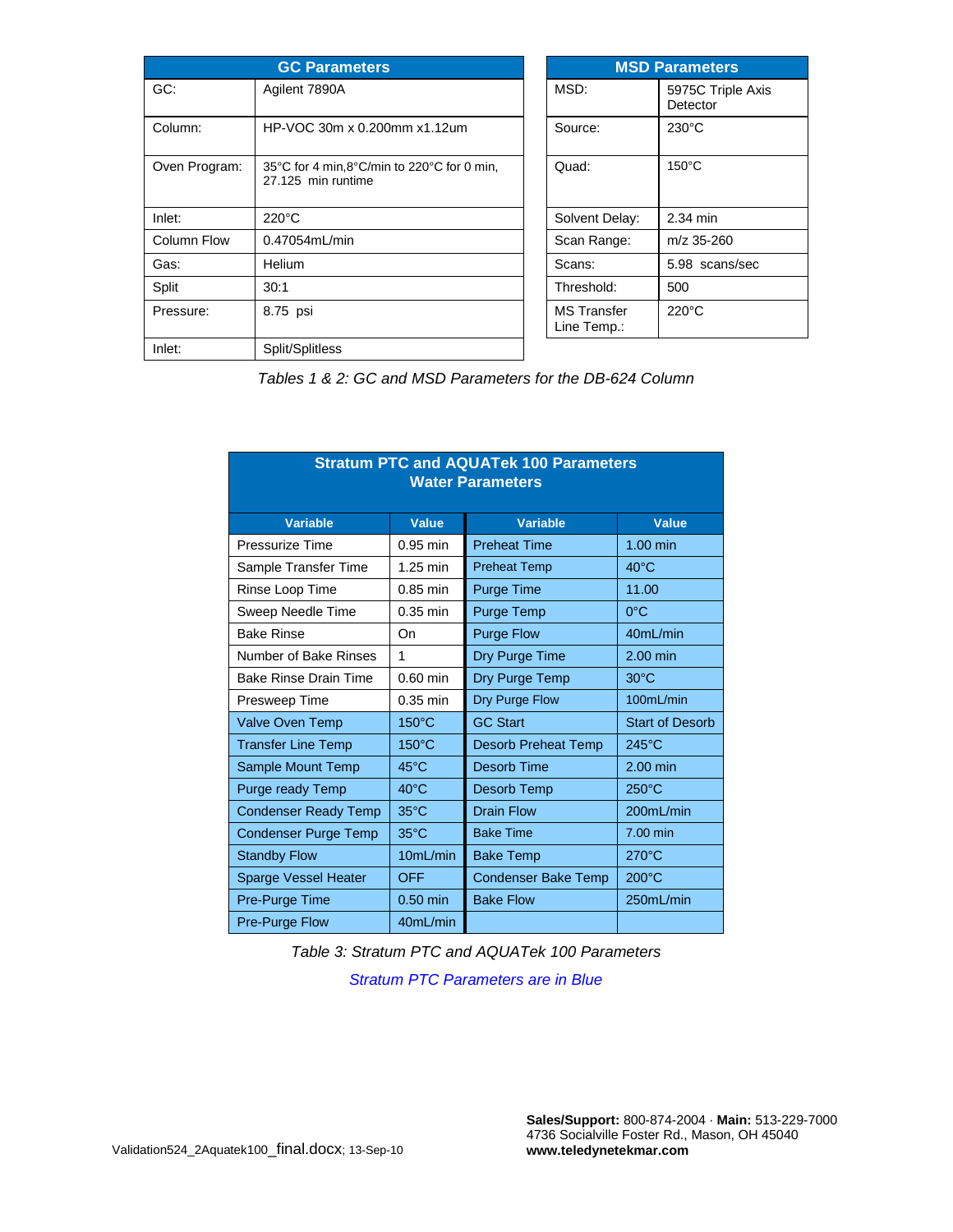### **Calibration**

To evaluate the system's linearity, a 5-point calibration curve was performed at 0.5ppb, 1.0ppb, 2.0ppb, 5.0ppb, and 10ppb. A target list of analytes from EPA Method 524.2 in addition to the oxygenate gasoline additives were evaluated. Due to the poor purge efficiency of 4 specific compounds, a higher calibration range was used and is listed in Table 4.

The AQUATek 100 stores the Internal Standards and Surrogates in two- 15mL amber glass vessels to prevent transmission of UV radiation. The vessels are sealed with a  $PEEK^{\text{IM}}$  cap to prevent adsorption and contamination of the standard solution. Each standard vessel can deliver volumes of 1, 2, 5, 10, or 20µL to each sample and delivers the exact amount minimizing waste and reducing overall costs for standards. The vessels are under constant pressure which may extend the life of the standard for 2-3 months.

For this study, the required Internal Standard (IS) and Surrogates (SS) were prepared in methanol at a concentration of 62.5ppm. This was then transferred to the standard vessel on the AQUATek 100 and a 2µL aliquot was added to each sample for a final concentration of 2.5ppb.

| <b>Compounds</b>          | <b>Calibration Range</b> |
|---------------------------|--------------------------|
| <b>Tert-Butyl Alcohol</b> | 2.5-50ppb                |
| Methyl Ethyl Ketone       | 5.0-100ppb               |
| Tetrahydrofuran           | 5.0-100ppb               |
| 4-Methyl-2-Pentanone      | 5.0-100ppb               |
| All Other Compounds       | $0.5-10$ ppb             |

*Table 4: Calibration Range for Target Analytes*

The calibration data was processed using Agilent Chemstation software. The relative response factors were evaluated for linearity and %RSD, and the calibration results for all compounds are listed in Table 5. Three calibration curves were run over several weeks and the average %RSD for each curve was 6.48%, 7.06%, and 6.82% respectively. Over 600 samples were run and after cleaning the source, another calibration curve was processed and all analytes were <10%RSD. A chromatogram of the 5ppb calibration standard is shown in Figure 1.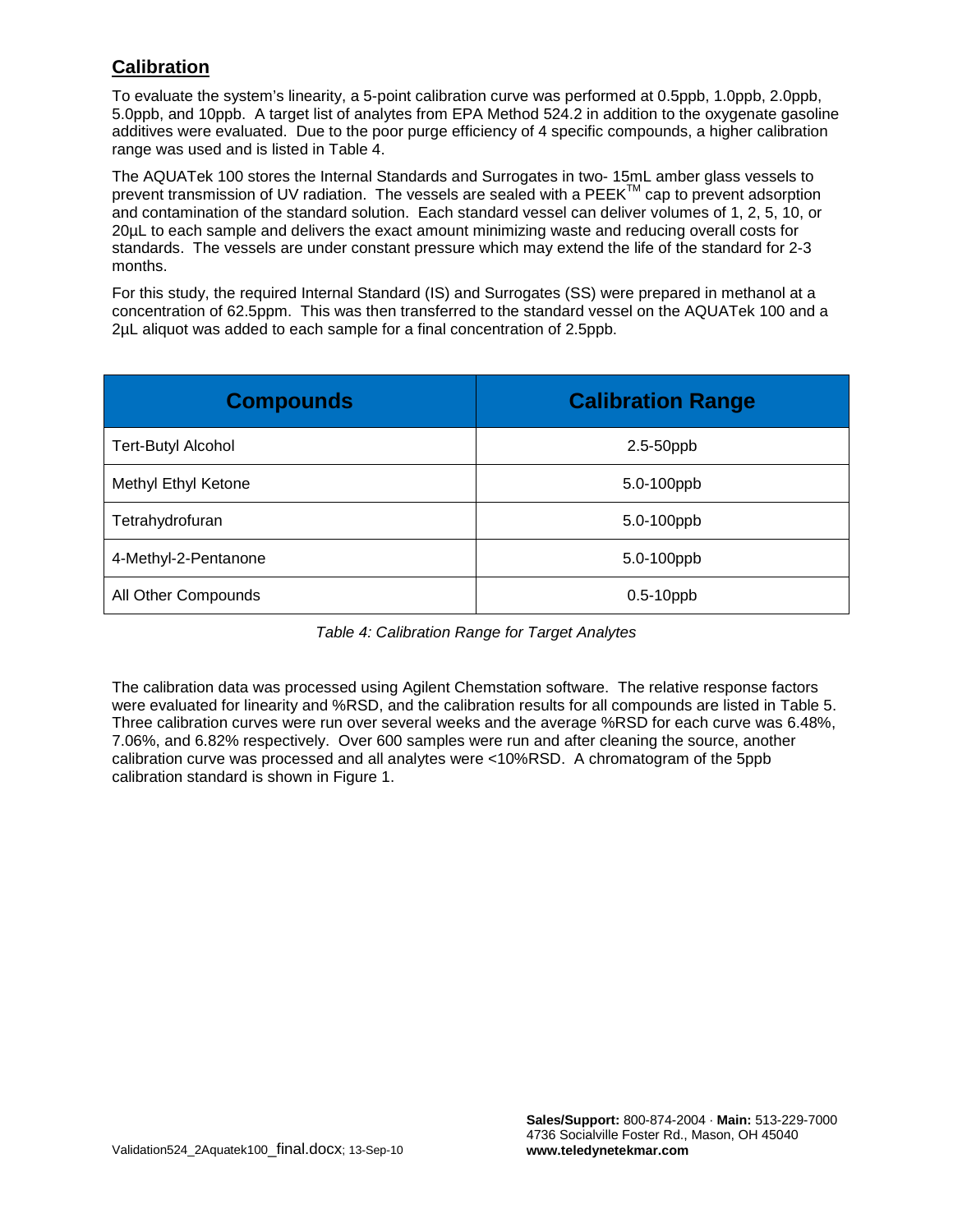| Compound                        | %RSD  | Compound                       | %RSD  |  |
|---------------------------------|-------|--------------------------------|-------|--|
| fluorobenzene (IS)              | N/A   | toluene                        | 4.24  |  |
| chlorodifluoromethane           | 6.00  | trans-1,3-dichloropropene      | 12.52 |  |
| dichlorodifluoromethane         | 4.57  | 1,1,2-trichloroethane          | 2.16  |  |
| chloromethane                   | 5.06  | 1,3-dichloropropane            | 5.12  |  |
| vinyl chloride                  | 15.08 | dibromochloromethane           | 9.28  |  |
| bromomethane                    | 6.09  | tetrachloroethene              | 3.75  |  |
| chloroethane                    | 4.91  | chlorobenzene                  | 4.96  |  |
| trichlorofluoromethane          | 3.24  | 1,1,1,2-tetrachloroethane      | 6.80  |  |
| 1,1-dichloroethene              | 4.70  | ethyl benzene                  | 8.61  |  |
| 1,1,2-Trichlorotrifluoromethane | 3.64  | m,p-xylene                     | 8.40  |  |
| tert-butyl-alcohol (TBA)        | 15.33 | styrene                        | 13.74 |  |
| methylene chloride              | 3.27  | o-xylene                       | 7.29  |  |
| methyl-tert-butyl-ether (MTBE)  | 3.30  | bromoform                      | 9.17  |  |
| trans-1,2-dichloroethene        | 2.60  | 1,1,2,2-tetrachloroethane      | 7.08  |  |
| 1,1-dichloroethane              | 2.37  | 4-bromofluorobenzene (surr)    | 3.07  |  |
| di-isopropyl ether (DIPE)       | 4.82  | isopropylbenzene               | 9.43  |  |
| methylethylketone (MEK)         | 6.85  | 1,2,3-trichloropropane         | 6.29  |  |
| cis-1,2-dichloroethene          | 2.64  | bromobenzene                   | 5.55  |  |
| 2,2-dichloropropane             | 6.91  | n-propylbenzene                | 8.22  |  |
| ethyl-tert-butyl-ether (ETBE)   | 5.32  | 2-chlorotoluene                | 4.46  |  |
| chloroform                      | 2.48  |                                | 7.87  |  |
| bromochloromethane              | 5.65  | 1,3,5-trimethylbenzene         | 12.32 |  |
| tetrahydrofuran (THF)           | 5.28  | tert-butylbenzene              | 10.30 |  |
| 1,1,1-trichloroethane           | 4.18  | 1,2,4-trimethylbenzene         | 14.31 |  |
| 1,2-dichloroethane              | 2.42  | sec-butylbenzene               | 11.27 |  |
| 1,1-dichloropropene             | 5.29  | 1,3-dichlorobenzene            | 7.66  |  |
| carbon tetrachloride            | 5.48  | 4-isopropyltoluene             | 14.08 |  |
| benzene                         | 3.08  | 1,4-dichlorobenzene            | 8.03  |  |
| tert-amyl-methyl-ether (TAME)   | 4.86  | 1,2-dichlorobenzene-d4 (surr)  | 3.64  |  |
| trichloroethene                 | 3.78  | 1,2-dichlorobenzene            | 6.75  |  |
| 1,2-dichloropropane<br>3.65     |       | n-butylbenzene                 | 12.22 |  |
| dibromomethane<br>2.53          |       | 1,2,4-trichlorobenzene         | 9.71  |  |
| bromodichloromethane            | 5.27  | naphthalene                    | 16.09 |  |
| 4-methyl-2-pentanone            | 7.82  | hexachlorobutadiene            | 15.56 |  |
| cis-1,3-dichloropropene         | 9.37  | 1,2,3-trichlorobenzene<br>9.72 |       |  |

*Table 5: %RSDs from Calibration Curve*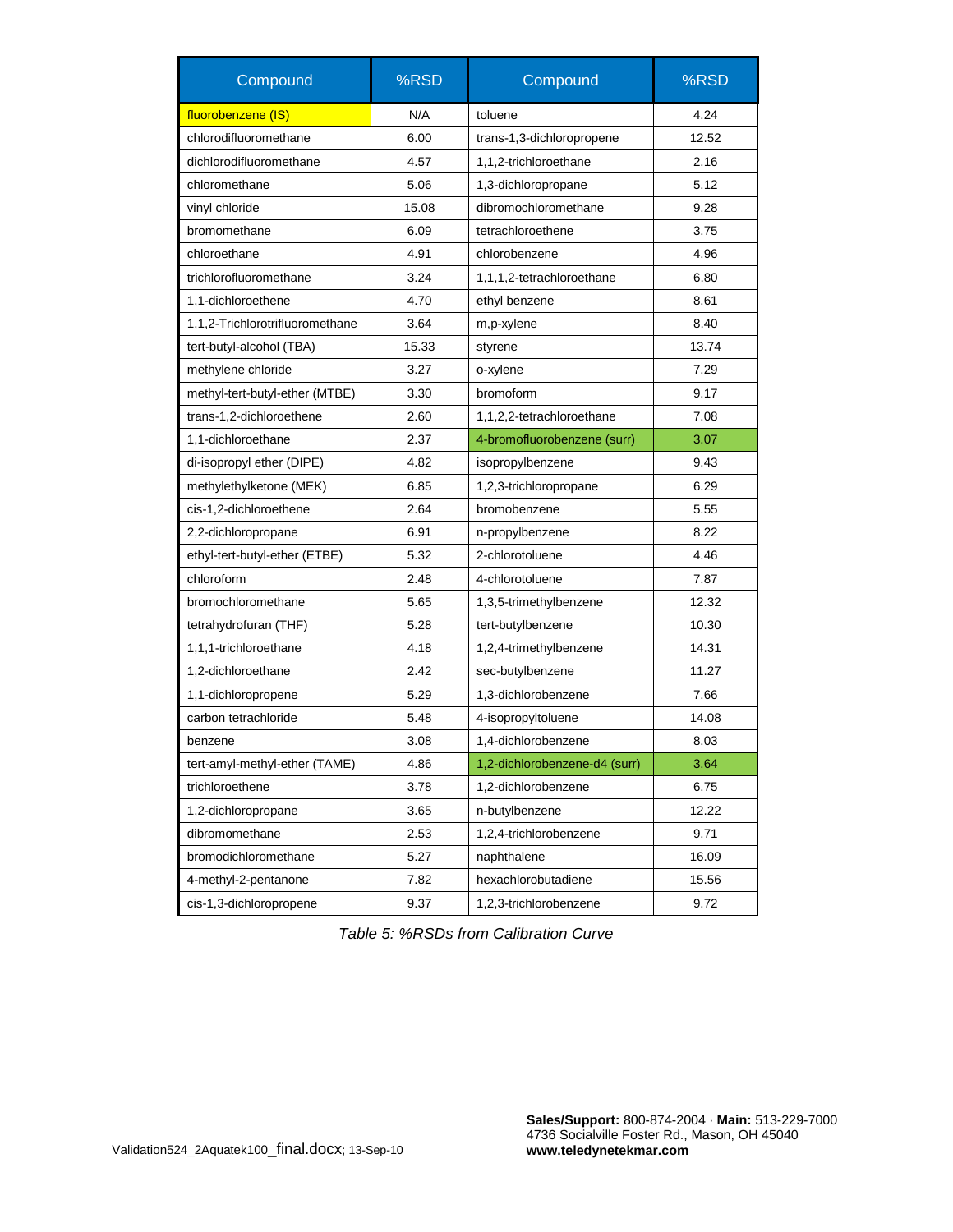

*Figure 1: Total Ion Chromatogram of a USEPA Method 524.2 5ppb Calibration Standard*

## **Minimum Detection Limits**

MDLs and %recovery were evaluated over a period of 8 days by running seven replicates at the lowest concentration level for individual compounds (Table 6). This data was calculated using a 99% confidence level and is shown in Table 7.

| <b>Compounds</b>          | <b>MDL True Concentration</b> |  |  |
|---------------------------|-------------------------------|--|--|
| <b>Tert-Butyl Alcohol</b> | 2.5ppb                        |  |  |
| Methyl Ethyl Ketone       | 5.0ppb                        |  |  |
| Tetrahydrofuran           | 5.0ppb                        |  |  |
| 4-Methyl-2-Pentanone      | 5.0ppb                        |  |  |
| Benzenes/Toluene          | $0.25$ ppb                    |  |  |
| All Other Compounds       | $0.5-10$ ppb                  |  |  |

*Table 6: MDL Concentration for Target Analytes*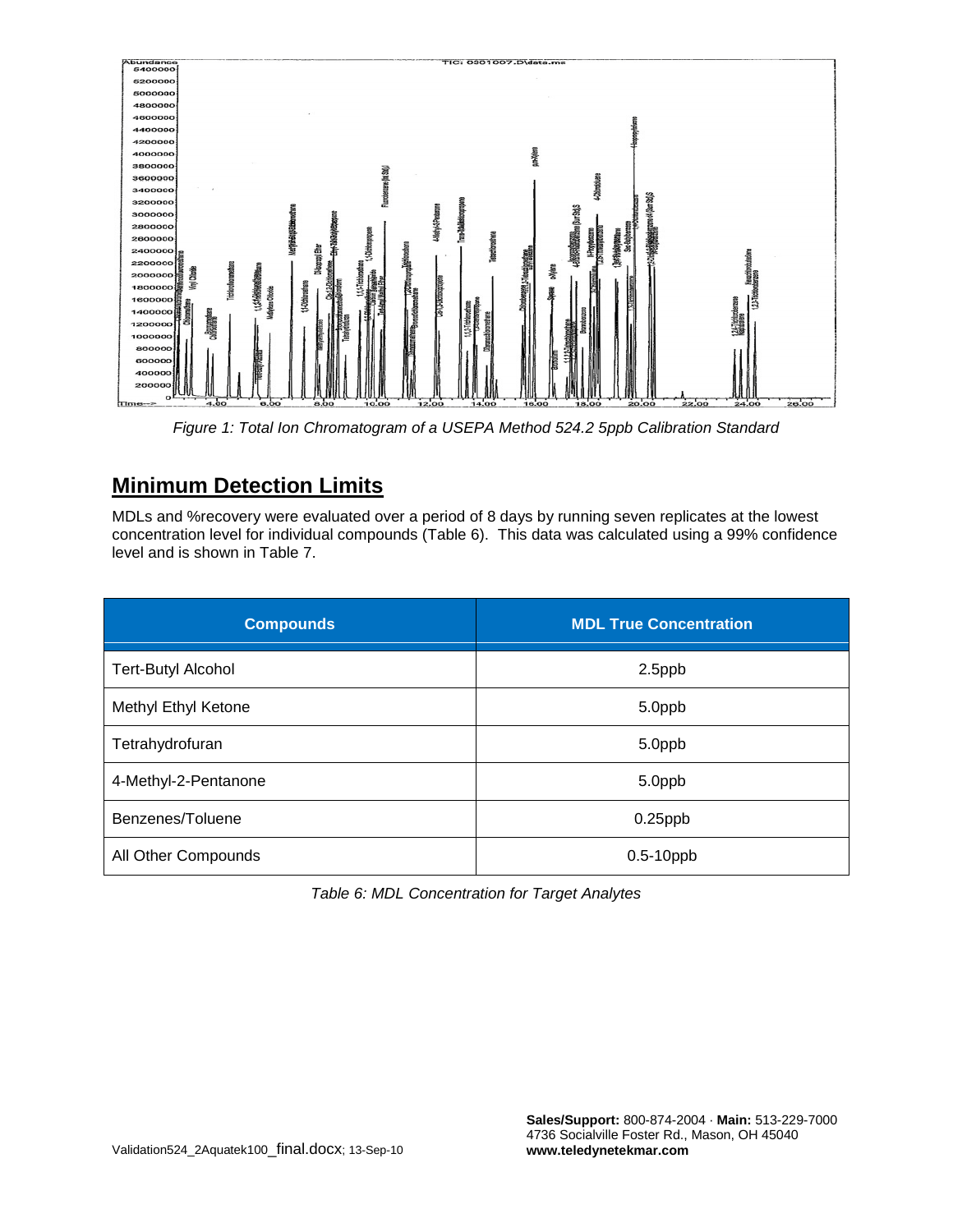| Analyte                         | True Conc.<br>$\mu$ g/L | Mean Conc.<br>$\mu$ g/L | % Recovery | <b>Standard</b><br><b>Deviation SD</b><br>µg/L | MDL µg/L |
|---------------------------------|-------------------------|-------------------------|------------|------------------------------------------------|----------|
| chlorodifluoromethane           | 0.50                    | 0.49                    | 97         | 0.034                                          | 0.11     |
| dichlorodifluoromethane         | 0.50                    | 0.50                    | 99         | 0.045                                          | 0.14     |
| chloromethane                   | 0.50                    | 0.48                    | 96         | 0.041                                          | 0.13     |
| vinyl chloride                  | 0.50                    | 0.46                    | 92         | 0.037                                          | 0.12     |
| bromomethane                    | 0.50                    | 0.49                    | 98         | 0.035                                          | 0.11     |
| Chloroethane                    | 0.50                    | 0.51                    | 102        | 0.032                                          | 0.10     |
| trichlorofluoromethane          | 0.50                    | 0.53                    | 106        | 0.041                                          | 0.13     |
| 1.1-dichloroethene              | 0.50                    | 0.52                    | 104        | 0.029                                          | 0.09     |
| 1,1,2-Trichlorotrifluoromethane | 0.50                    | 0.54                    | 109        | 0.046                                          | 0.14     |
| tert-butyl-alcohol (TBA)        | 2.50                    | 2.78                    | 111        | 0.224                                          | 0.70     |
| methylene chloride              | 0.50                    | 0.55                    | 109        | 0.040                                          | 0.12     |
| methyl-tert-butyl-ether (MTBE)  | 0.50                    | 0.49                    | 99         | 0.040                                          | 0.13     |
| trans-1,2-dichloroethene        | 0.50                    | 0.52                    | 103        | 0.043                                          | 0.13     |
| 1,1-dichloroethane              | 0.50                    | 0.52                    | 105        | 0.035                                          | 0.11     |
| di-isopropyl ether (DIPE)       | 0.50                    | 0.50                    | 99         | 0.043                                          | 0.13     |
| methylethylketone (MEK)         | 5.00                    | 4.93                    | 99         | 0.339                                          | 1.06     |
| cis-1,2-dichloroethene          | 0.50                    | 0.52                    | 105        | 0.049                                          | 0.15     |
| 2,2-dichloropropane             | 0.50                    | 0.52                    | 103        | 0.036                                          | 0.11     |
| ethyl-tert-butyl-ether (ETBE)   | 0.50                    | 0.49                    | 99         | 0.034                                          | 0.11     |
| chloroform                      | 0.50                    | 0.53                    | 106        | 0.043                                          | 0.13     |
| bromochloromethane              | 0.50                    | 0.53                    | 106        | 0.044                                          | 0.14     |
| tetrahydrofuran (THF)           | 0.50                    | 4.79                    | 96         | 0.301                                          | 0.95     |
| 1,1,1-trichloroethane           | 0.50                    | 0.53                    | 105        | 0.036                                          | 0.11     |
| 1,2-dichloroethane              | 0.50                    | 0.54                    | 108        | 0.037                                          | 0.12     |
| 1,1-dichloropropene             | 0.50                    | 0.50                    | 100        | 0.034                                          | 0.11     |
| carbon tetrachloride            | 0.50                    | 0.52                    | 103        | 0.036                                          | 0.11     |
| benzene                         | 0.25                    | 0.26                    | 105        | 0.021                                          | 0.07     |
| tert-amyl-methyl-ether (TAME)   | 0.50                    | 0.50                    | 99         | 0.042                                          | 0.13     |
| trichloroethene                 | 0.50                    | 0.52                    | 105        | 0.040                                          | 0.12     |
| 1,2-dichloropropane             | 0.50                    | 0.52                    | 104        | 0.043                                          | 0.14     |
| dibromomethane                  | 0.50                    | 0.53                    | 105        | 0.044                                          | 0.14     |
| bromodichloromethane            | 0.50                    | 0.52                    | 104        | 0.040                                          | 0.13     |
| 4-methyl-2-pentanone            | 5.00                    | 4.71                    | 94         | 0.356                                          | 1.12     |
| cis-1,3-dichloropropene         | 0.50                    | 0.49                    | 99         | 0.032                                          | 0.10     |
| toluene                         | 0.25                    | 0.25                    | 100        | 0.016                                          | 0.05     |
| trans-1,3-dichloropropene       | 0.50                    | 0.48                    | 95         | 0.035                                          | 0.11     |
| 1,1,2-trichloroethane           | 0.50                    | 0.53                    | 106        | 0.053                                          | 0.17     |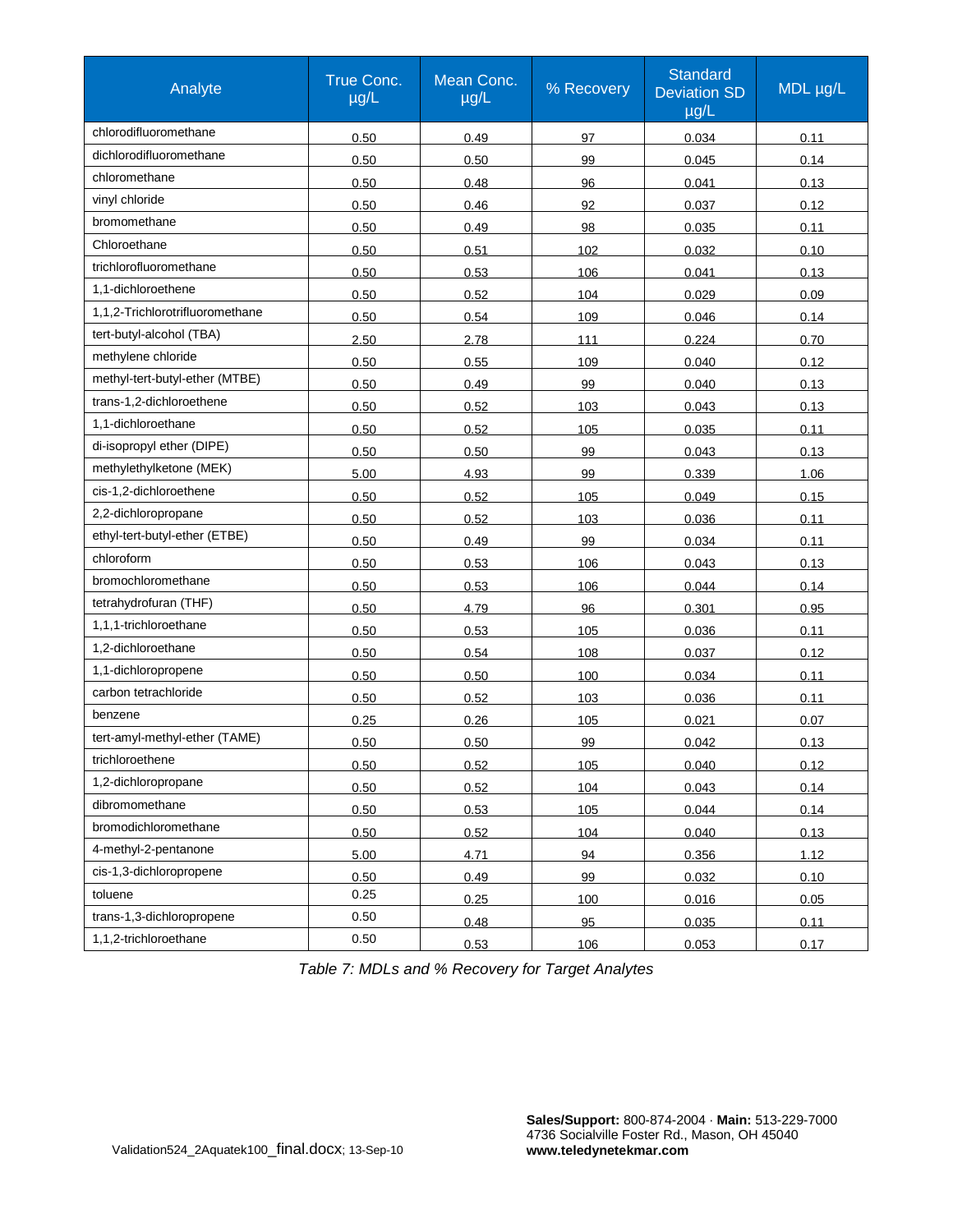| Analyte                   | True Conc.<br>$\mu$ g/L | Mean Conc.<br>$\mu$ g/L | % Recovery | <b>Standard</b><br><b>Deviation SD</b><br>$\mu$ g/L | MDL µg/L |
|---------------------------|-------------------------|-------------------------|------------|-----------------------------------------------------|----------|
| 1,3-dichloropropane       | 0.50                    | 0.51                    | 101        | 0.042                                               | 0.13     |
| dibromochloromethane      | 0.50                    | 0.51                    | 101        | 0.029                                               | 0.09     |
| tetrachloroethene         | 0.50                    | 0.53                    | 107        | 0.035                                               | 0.11     |
| chlorobenzene             | 0.25                    | 0.25                    | 102        | 0.020                                               | 0.06     |
| 1,1,1,2-tetrachloroethane | 0.50                    | 0.51                    | 101        | 0.044                                               | 0.14     |
| ethyl benzene             | 0.25                    | 0.23                    | 93         | 0.011                                               | 0.03     |
| m,p-xylene                | 0.50                    | 0.44                    | 87         | 0.025                                               | 0.08     |
| styrene                   | 0.25                    | 0.22                    | 87         | 0.022                                               | 0.07     |
| o-xylene                  | 0.25                    | 0.22                    | 89         | 0.014                                               | 0.04     |
| bromoform                 | 0.50                    | 0.50                    | 101        | 0.046                                               | 0.14     |
| 1,1,2,2-tetrachloroethane | 0.50                    | 0.53                    | 107        | 0.045                                               | 0.14     |
| isopropylbenzene          | 0.25                    | 0.22                    | 89         | 0.015                                               | 0.05     |
| 1,2,3-trichloropropane    | 0.50                    | 0.50                    | 100        | 0.025                                               | 0.08     |
| bromobenzene              | 0.25                    | 0.25                    | 101        | 0.017                                               | 0.05     |
| n-propylbenzene           | 0.25                    | 0.22                    | 90         | 0.014                                               | 0.04     |
| 2-chlorotoluene           | 0.25                    | 0.23                    | 93         | 0.016                                               | 0.05     |
| 4-chlorotoluene           | 0.50                    | 0.46                    | 91         | 0.026                                               | 0.08     |
| 1,3,5-trimethylbenzene    | 0.25                    | 0.22                    | 90         | 0.011                                               | 0.04     |
| tert-butylbenzene         | 0.25                    | 0.22                    | 88         | 0.008                                               | 0.03     |
| 1,2,4-trimethylbenzene    | 0.25                    | 0.21                    | 85         | 0.014                                               | 0.04     |
| sec-butylbenzene          | 0.25                    | 0.22                    | 87         | 0.011                                               | 0.03     |
| 1,3-dichlorobenzene       | 0.25                    | 0.24                    | 95         | 0.013                                               | 0.04     |
| 4-isopropyltoluene        | 0.50                    | 0.43                    | 86         | 0.028                                               | 0.09     |
| 1.4-dichlorobenzene       | 0.50                    | 0.47                    | 95         | 0.027                                               | 0.08     |
| 1,2-dichlorobenzene       | 0.50                    | 0.49                    | 99         | 0.035                                               | 0.11     |
| n-butylbenzene            | 0.25                    | 0.23                    | 91         | 0.012                                               | 0.04     |
| 1,2,4-trichlorobenzene    | 0.25                    | 0.23                    | 91         | 0.021                                               | 0.07     |
| naphthalene               | 0.50                    | 0.42                    | 85         | 0.048                                               | 0.15     |
| hexachlorobutadiene       | 0.50                    | 0.47                    | 93         | 0.027                                               | 0.08     |
| 1.2.3-trichlorobenzene    | 0.50                    | 0.47                    | 93         | 0.044                                               | 0.14     |

*Table 7: MDLs and % Recovery for Target Analytes (cont.)*

### **Surrogate Percent Recovery**

The %recovery for all surrogates must be maintained at ±30% over a period of time according to Section 9.4 of EPA Method 524.2. The 4-bromofluorobenzene and 1,4-dichlorobenzene-d4 were evaluated over a period of 10 days and 224 samples showing an average consistent recovery of 93.25% and 92.97% respectively. This indicates that the AQUATek 100 is very accurate in the amount of standard delivered to each sample and reproducible over time.